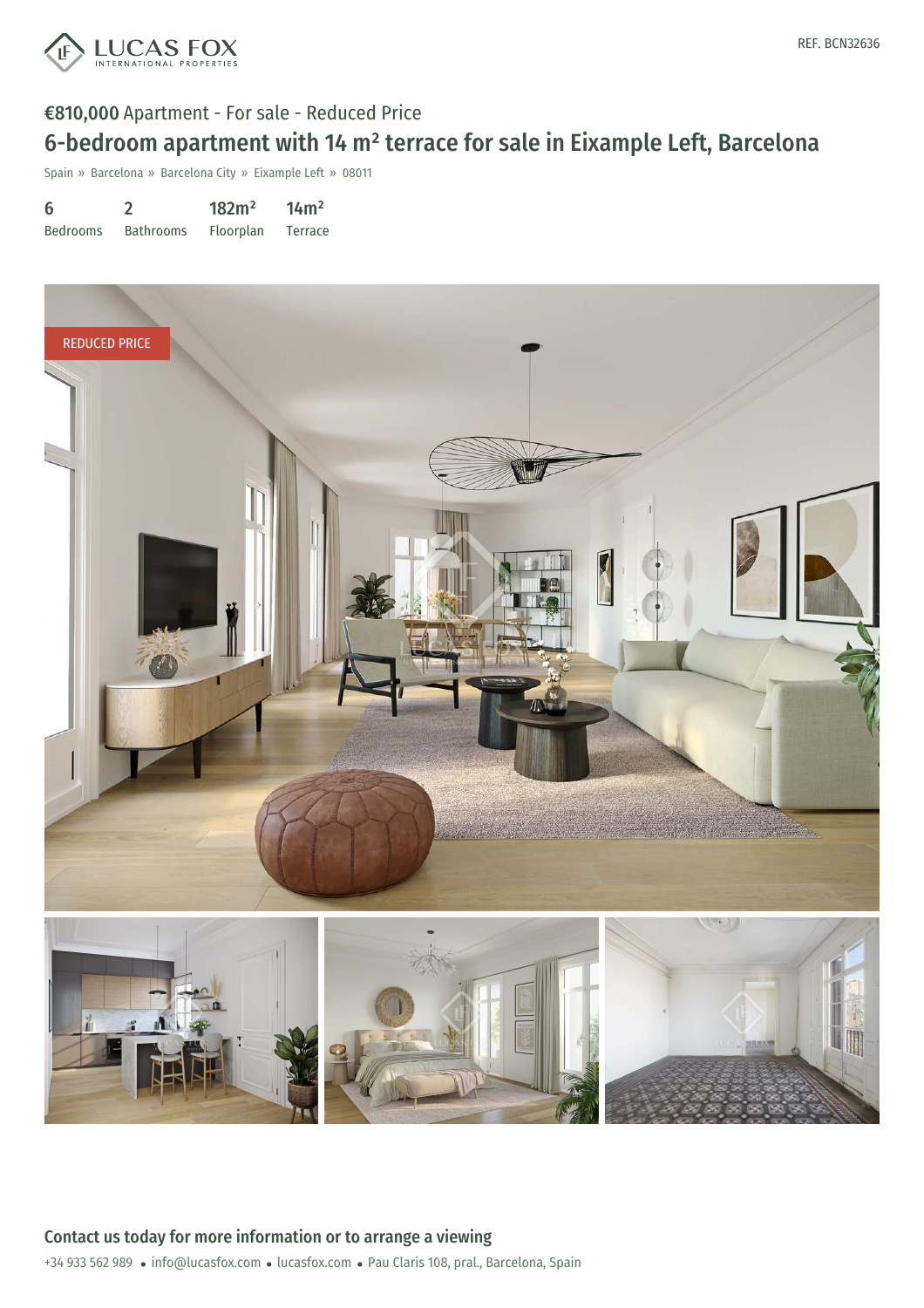

#### €810,000 Apartment - For sale - Reduced Price

### 6-bedroom apartment with 14 m² terrace for sale in Eixample Left, Barcelona

Spain » Barcelona » Barcelona City » Eixample Left » 08011

| 6               |                  | 182m <sup>2</sup> | 14m <sup>2</sup> |
|-----------------|------------------|-------------------|------------------|
| <b>Bedrooms</b> | <b>Bathrooms</b> | Floorplan         | Terrace          |

#### **OVERVIEW**

### Wonderful 182 m² apartment to renovate with great potential, with Nolla-type mosaic floors, 5 balconies facing the street and an interior terrace for sale in Barcelona.

On Gran Vía de les Corts Catalanes, next to Plaça Universitat, we find this magnificent 182  $m<sup>2</sup>$  apartment to be renovated with five balconies, an 8  $m<sup>2</sup>$  rear terrace and two large light wells.

The area enjoys all services and is perfectly connected. It is located 5 minutes from the train station that connects directly with the airport and 3 minutes from the beautiful Plaça Universitat.

The house is located in a beautiful modernist building that dates back to 1900, with many preserved details from the time such as the emblematic façade, stately entrance and floral details in the community area. The apartment retains original elements such as high ceilings, mouldings, elaborate Nolla mosaic floors and original windows.

The apartment offers great renovation potential, being able to make the most of the space and create large, comfortable and practical spaces. The exterior part currently consists of five rooms with a balcony, and inside we have two rooms with access to the interior terrace that enjoys direct sunlight. Thanks to its position with dual southerly and northerly aspect, the property enjoys a lot of light and facilitates very good ventilation throughout.

Contact us to request more information or arrange a visit to this unique home.



[lucasfox.com/go/bcn32636](https://www.lucasfox.com/go/bcn32636)

Terrace, Concierge service, Lift, High ceilings, Mosaic tile flooring, Natural light, Modernist building, Balcony, Exterior, Heating, Interior, Transport nearby